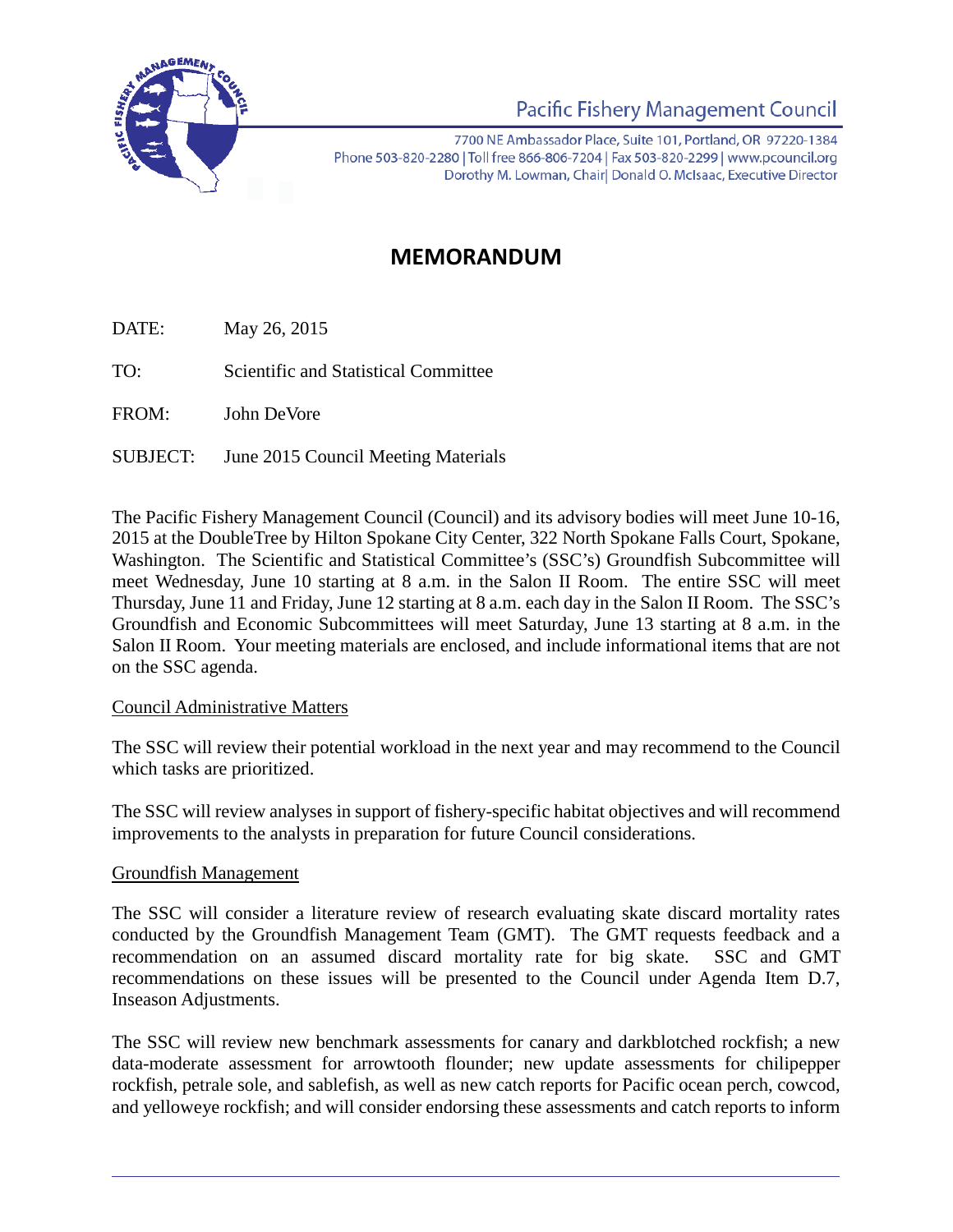groundfish decision-making as best available science. The review of the data-moderate and update assessments, as well as the catch reports, is the subject of the June 10 SSC Groundfish Subcommittee meeting.

The Council will choose a range of alternative rebuilding revision rules for detailed analysis. The SSC will consider endorsing a Management Strategy Evaluation that was reviewed by the SSC at their April meeting for informing that decision.

#### Highly Migratory Species Management

The Council will consider recommending a proposed exempted fishing permit (EFP) to inform management of Highly Migratory Species to the National Marine Fisheries Service. The SSC will review the scientific design of EFP activities and report to the Council whether the proposed EFP activity is based in sound science.

The Council is scheduled to consider a draft Swordfish Management Plan and refine alternatives for hard caps for protected species and finfish. Specifically, the SSC will further review a model (initially reviewed in March) that simulates the performance of the fishery and predicts socioeconomic impacts under alternative species' hard caps and consider endorsing the model to inform Council decision-making.

#### Coastal Pelagic Species Management

The Council is scheduled to take final action on Pacific mackerel harvest specifications and management measures for the 2015-2016 and 2016-2017 fisheries. The SSC will deliberate recommending the new benchmark assessment, which was reviewed on April 27-29 by a Stock Assessment Review panel. The SSC will also recommend overfishing limits for Pacific mackerel for the 2015-2016 and 2016-2017 fisheries.

The Council is scheduled to adopt a Terms of Reference and other details for a planned workshop to evaluate the Pacific sardine distribution parameter. The SSC will provide their recommendations on the workshop Terms of Reference, as well as those SSC members that can attend the workshop under Agenda Item G.4 – Litigation Settlement Discussion.

Thank you all for your dedication to West Coast fishery management and the Council process. See you soon.

JDD:kma

Enclosures include:

### **Council and SSC Administrative Matters**

- 1. Agenda Item A.4 Council Meeting Agenda
- 2. Agenda Item F.1 Legislative Matters
- 3. Agenda Item F.5 Future Council Meeting Agenda and Workload Planning

### **Groundfish Management**

4. Agenda Item D.7 – Inseason Adjustments